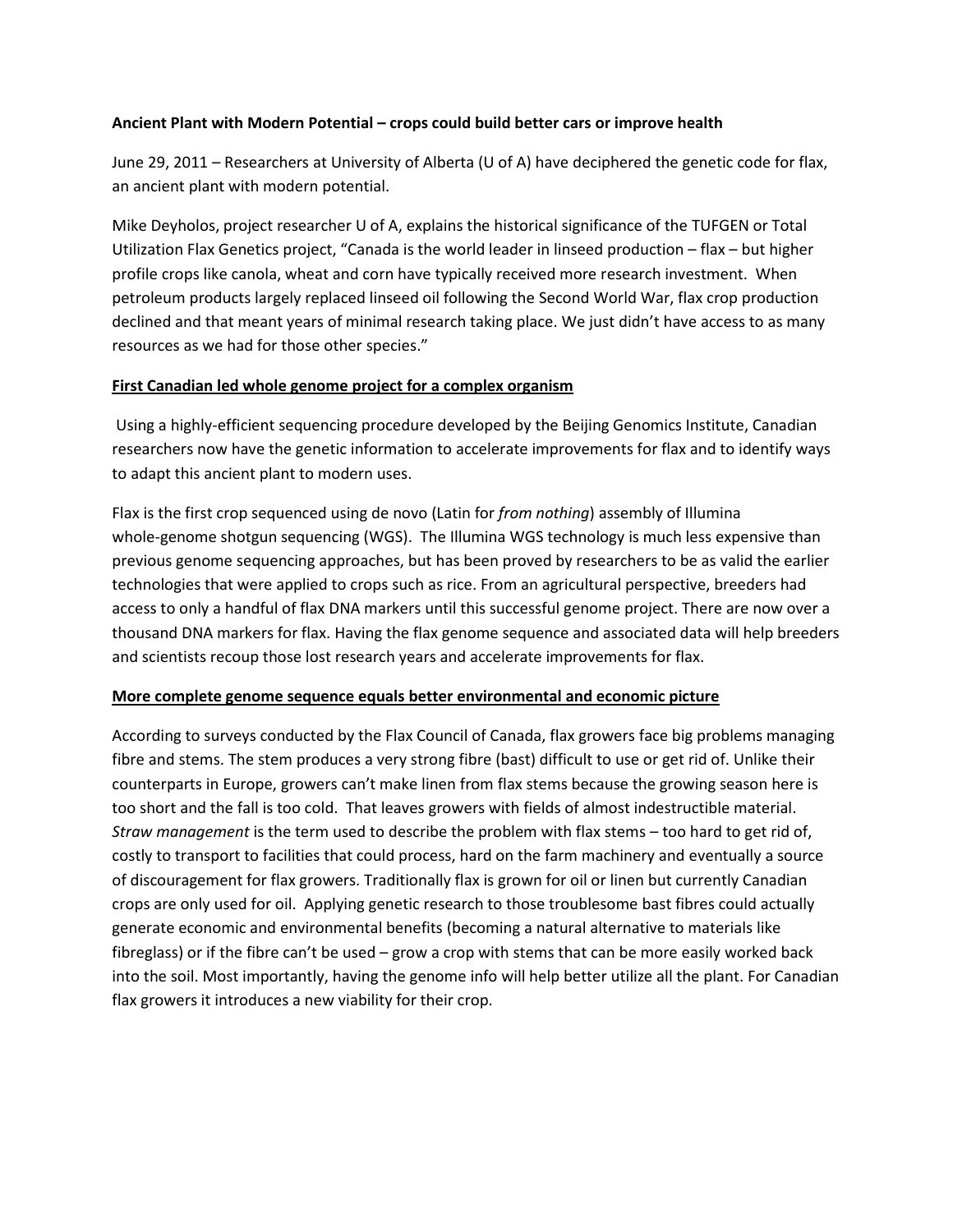# **Funding Details**

Funding for the total \$12M TUFGEN project, of which flax sequencing is a small part, came from Genome Alberta, Genome Prairie, Genome Canada and National Institute of Agricultural Research (INRA, France) .

### **Background**

Excerpt intended for scientific publication, 2011

# *The genome of flax (Linum usitatissimum) assembled de novo from short shotgun sequence reads*

Flax is an ancient crop still widely cultivated as a source of fiber, oil, and medically relevant compounds. To accelerate crop improvement, we conducted whole‐genome shotgun sequencing (WGS) of the 350Mbp nuclear genome of flax. Seven paired‐end libraries ranging in size from 350bp to 10kb were sequenced using an Illumina Genome Analyzer. Computational prediction found 44,453 protein‐coding genes. Within the predicted proteome we found many examples of lineage‐specific genes. Together these results show that de novo assembly, based solely on WGS short sequence reads, can be an efficient means of obtaining nearly comprehensive genome sequence information for some plants.

For more information or to arrange an interview with Mike Deyholos contact: Mike Spear Director of Communications Genome Alberta cell: 403-813-5843

TUFGEN Website: <http://www.tufgen.ca/> Additional images are available at: [http://picasaweb.google.com/MikesGene/Flax#](http://picasaweb.google.com/MikesGene/Flax)

Image – harvesting the flax seed for research Kernen Crops Research Centre. Photo Credit: Ken Jackle